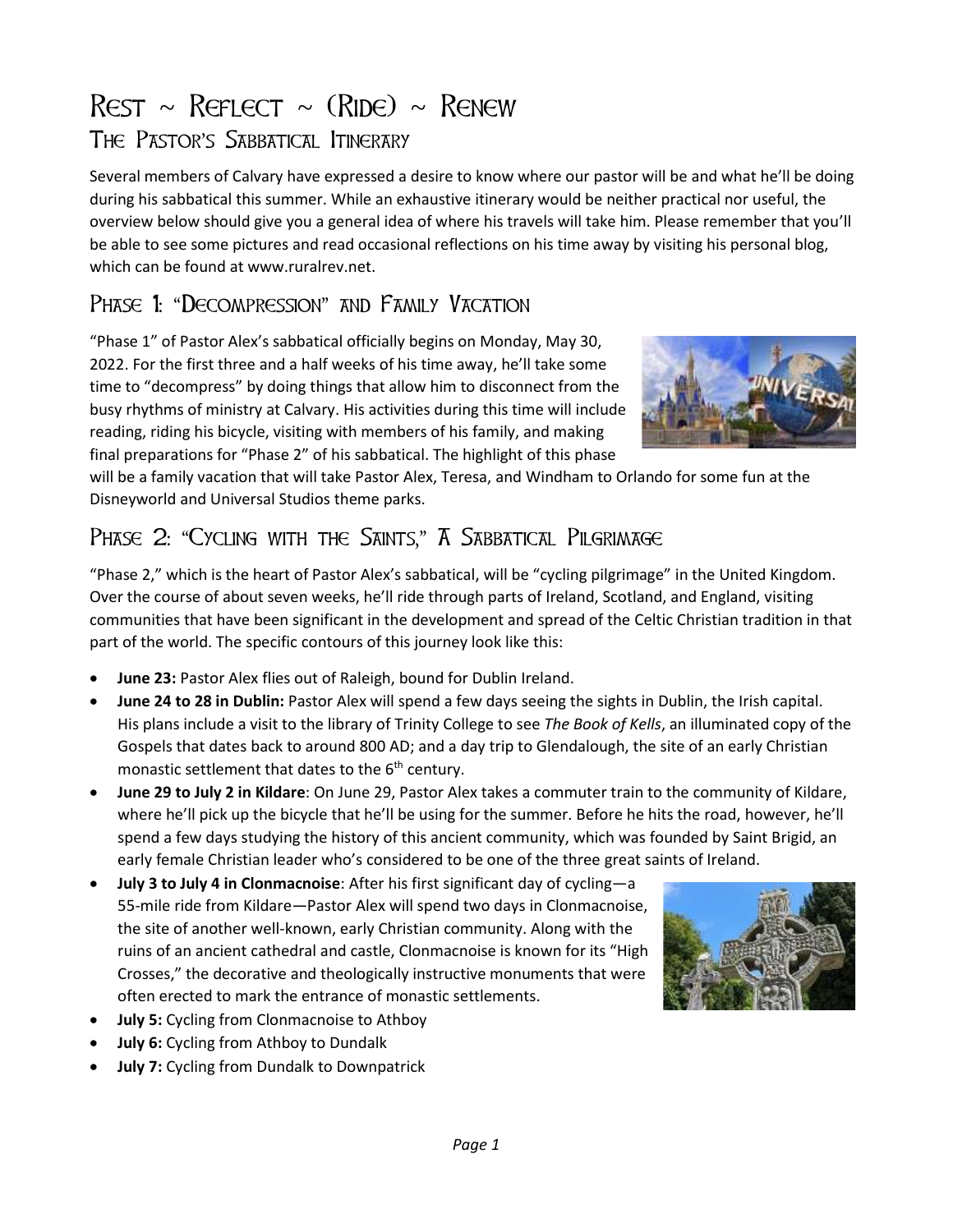• **July 8 to July 10 in Downpatrick:** Pastor Alex's next major stop is in Downpatrick, a community in Northern Ireland whose cathedral is believed to be the burial place of Saint Patrick. The life of this early Christian leader is much more dynamic than our "Saint Patrick's Day" festivities would lead us to believe. Having escaped from slavery in Ireland, Saint Patrick received a vision in which God instructed him to return and share the gospel with his captors. His ministry led to the



establishment of so many churches and monastic communities that it launched a movement which eventually renewed the Christian faith in Europe as it was declining following the fall of the Roman Empire. Downpatrick now hosts a museum at which Pastor Alex intends to study Patrick's life and writings.

- **July 11 – Cycling (and Ferrying) to Scotland**: Bright and early on the morning of the July 11, Pastor Alex will cycle from Downpatrick to Belfast, where he'll catch a ferry that will take him to Cairnryan in Scotland.
- **July 12:** Cycling from Cairnryan to Ayr
- **July 13:** Cycling from Airy to Glasgow
- **July 14:** Train from Glasgow to Oban
- **July 15**  Cycling (and Ferrying) from Oban to Iona
- **July 16 to 18 in Iona**: A small island off the western coast of Scotland, Iona is the home of a monastery established by Columba in 563 AD. The monastery became an important center of learning and mission. Among other things, Pastor Alex hopes to participate in worship at Iona Abbey, the restored ancient church that still stands on the island.



- **July 19:** Cycling (and Ferrying) from Iona to Oban
- **July 20**: Cycling from Oban to Lochgilphead
- **July 21:** Cycling from Lochgilphead to Dunoon
- **July 22:** Cycling from Dunoon to Glasgow
- **July 23 to July 25 in Glasgow**: As the largest city in Scotland, Glasgow offers a variety of museums, parks, and other attractions. Pastor Alex anticipates some sightseeing, some relaxation, and – *with any luck* – some opportunities to hear live performances of Celtic music.
- **July 26**: Cycling from Glasgow to Edinburgh



• **July 27 to July 29 in Edinburgh**: With a medieval castle rising from its center, Edinburgh is the capital of Scotland and plays host to many sites of historical and cultural interest. As he tours the city, Pastor Alex hopes to visit the University of Edinburgh, one of the oldest universities in continuous operation in the English-speaking world.

- **July 3:** Cycling from Edinburgh to Dryburgh
- **July 31:** Cycling from Dryburgh to Holy Island